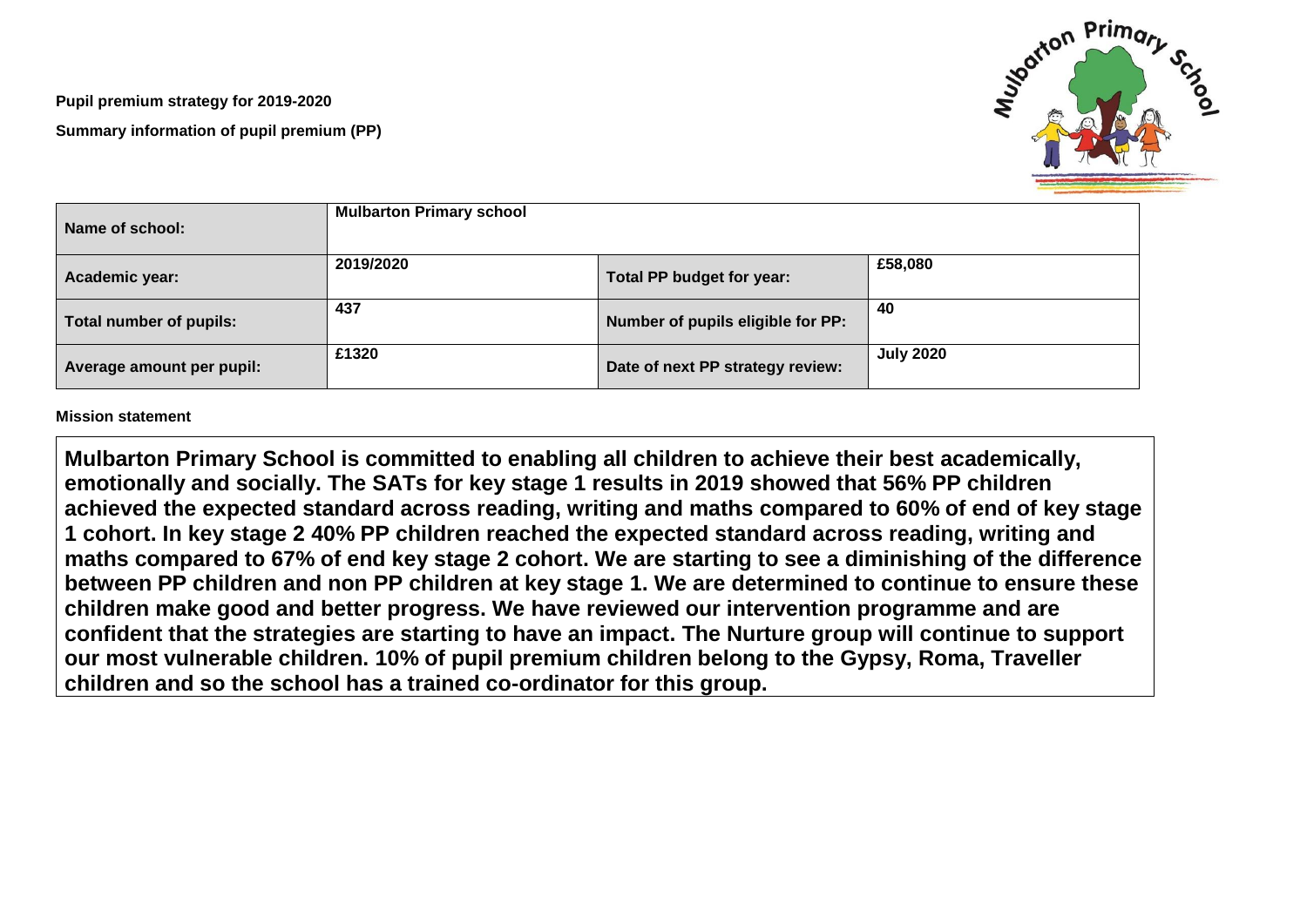## **Barriers to future attainment for pupils eligible for PP**

|    | In-school barriers:                                                                                                                                |
|----|----------------------------------------------------------------------------------------------------------------------------------------------------|
| А. | Some PP children are not making sufficient progress to enable them to attain in line with their peers.<br>(KS 2 PP progress R -0.6 Wr -3.5 M -3.3) |
| В. | There is a high correlation between PP and SEND across the school (38% of PP children are SEND).                                                   |
| C. | PP attainment in writing is not yet in line with peers (KS1 56% PP, 63% cohort. KS2 40% PP, 72% cohort.)                                           |
|    | <b>External barriers:</b>                                                                                                                          |
| D. | The majority of PP children have low attendance (52% of the PP cohort below national) which is impacting on their learning.                        |
| Е. | Some PP children display high levels of SEMH needs which are hindering them from accessing the curriculum. (23%)                                   |

## **Aims and outcomes**

|    | <b>Desired outcome:</b>                                                                | How this will be achieved:                                                                                 |  |  |
|----|----------------------------------------------------------------------------------------|------------------------------------------------------------------------------------------------------------|--|--|
| А. | For PP children to make at least expected progress in reading,<br>writing and maths.   | PP children to access quality first teaching and targeted<br>intervention. Termly tracking to be in place. |  |  |
| В. | For those PP children with SEND to make good or better than good<br>progress.          | Individual approach to learning including termly updated action<br>plans.                                  |  |  |
| C  | Writing outcomes for those children with PP to be in line with peers.                  | School to continue to take part in the Power of Reading project.                                           |  |  |
| D  | For PP attendance to improve in line with school average.                              | Robust data tracking and follow-up conversations with parents.                                             |  |  |
| Е  | Those PP children with SEMH needs to develop a toolkit of intrinsic<br>strategies.     | Attendance at Nurture and other SEMH intervention.                                                         |  |  |
|    | How improvement will be measured:                                                      |                                                                                                            |  |  |
| А. | PP children to make progress in line with their peers as shown by termly data analysis |                                                                                                            |  |  |
| В. | Pupil progress meetings and termly data analysis showing good or better progress       |                                                                                                            |  |  |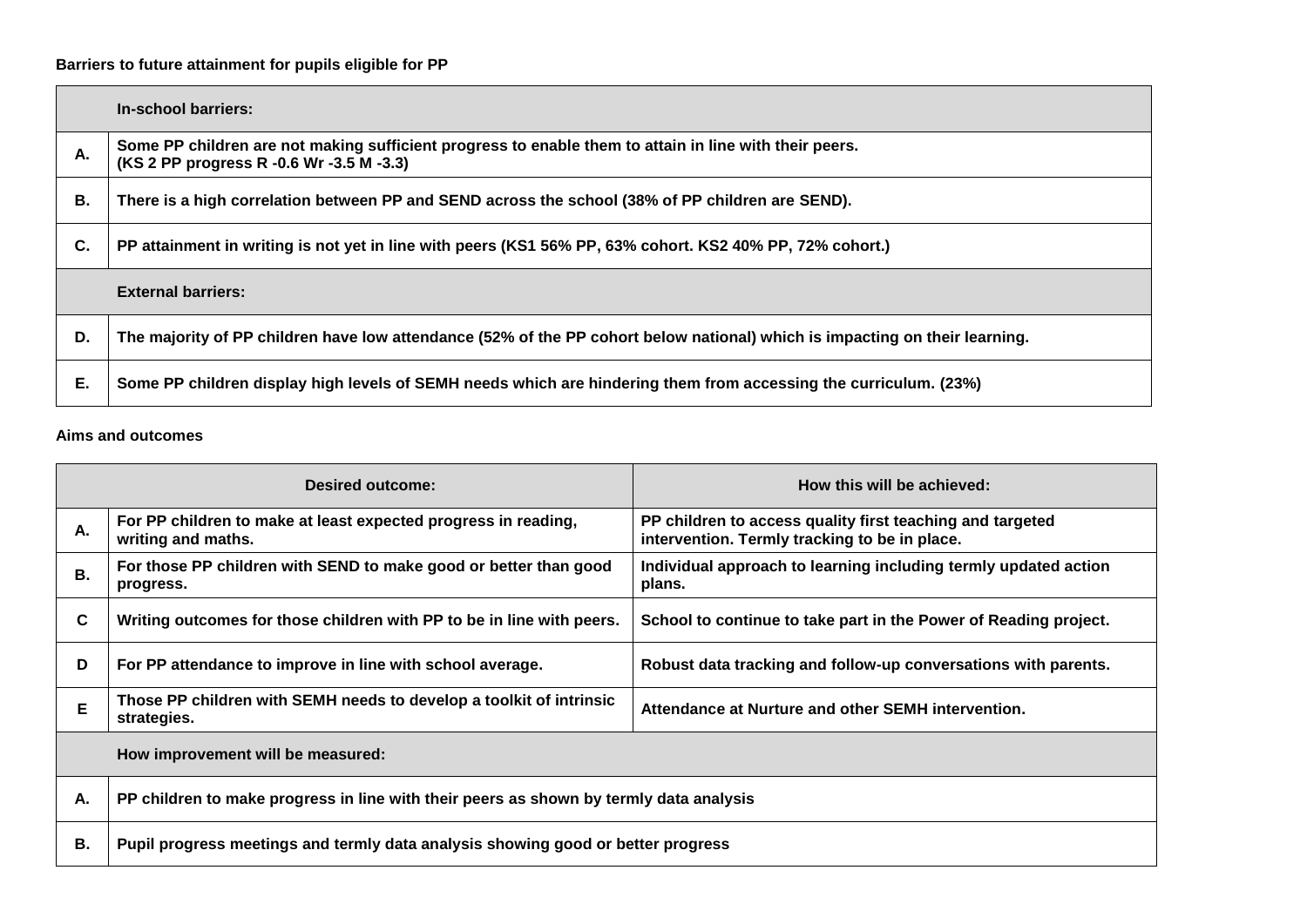|   | Writing attainment and SPAG scores to be in line with peers as shown by termly data analysis |
|---|----------------------------------------------------------------------------------------------|
| D | Termly analysis of attendance data with clear tracking of persistent absentees               |
|   | Boxall profile data collected termly and compared to baseline                                |

## **Planned expenditure**

| <b>Desired</b><br>outcome                                                                                   | Action/approach                                                                                                                | What is the evidence and<br>rationale for this choice?                                                                                                                         | How will you ensure it is<br>implemented well?                                                                                                                          | <b>Staff lead</b>                  | <b>Budget</b> | <b>Review date</b> | <b>Outcomes</b>                                                                                                                                                             |
|-------------------------------------------------------------------------------------------------------------|--------------------------------------------------------------------------------------------------------------------------------|--------------------------------------------------------------------------------------------------------------------------------------------------------------------------------|-------------------------------------------------------------------------------------------------------------------------------------------------------------------------|------------------------------------|---------------|--------------------|-----------------------------------------------------------------------------------------------------------------------------------------------------------------------------|
| A. For PP<br>children to<br>make at<br>least<br>expected<br>progress in<br>reading,<br>writing and<br>maths | <b>CPD for staff, VNET and</b><br>cluster meetings for English,<br><b>Maths and EYFS</b><br><b>Booster sessions for Year 6</b> | <b>Evidence suggests that</b><br>an emphasis on quality<br>first teaching and<br>providing consistently<br>high standards will<br>support all pupils (EEF)                     | Careful selection of courses<br>and strategies to ensure<br>best practice is shared<br>amongst all staff                                                                | <b>SLT and</b><br><b>SENCO</b>     | £10,000       | <b>July 2020</b>   | In-house<br>data for<br>spring<br>shows PP<br>children still<br>achieving<br>below whole<br>school.                                                                         |
| B. For<br>those PP<br>children<br>with SEND<br>to make<br>good or<br>better<br>progress                     | <b>Maintain staffing levels for</b><br><b>SEND children</b><br>Individualised interventions<br>to continue as appropriate      | In house tracking shows<br>Y3/4 results for PP<br>children are low<br>compared to cohort.<br>Individualised approach<br>starting to impact on<br>outcomes in rest of<br>school | <b>SENCO regular monitoring</b><br>through action plans and<br>pupil progress meetings                                                                                  | <b>SENCO</b>                       | £23,000       | <b>July2020</b>    | <b>PP children</b><br>with SEND<br>are still<br>achieving<br>below<br>expected<br>outcomes.<br><b>Equivalent</b><br>cohort for<br><b>September</b><br>2020 is very<br>small |
| C. Writing<br>outcomes<br>for those<br>children<br>with PP to<br>be in line<br>with peers                   | Continue to embed the<br>whole school involvement in<br><b>Power of Reading project</b>                                        | This is a well-researched<br>and resourced training<br>package that has been<br>seen to raise vocabulary<br>and writing skills across<br>the primary age range                 | English lead, who has been<br>trained to deliver Power of<br>Reading, will continue to<br>have non-contact time to<br>monitor the success and<br>impact for PP children | <b>Deborah</b><br><b>Fairhurst</b> | £2500         | <b>July 2020</b>   | <b>PP children</b><br>in-house<br>data shows<br>attainment<br>still below<br>whole<br>school                                                                                |